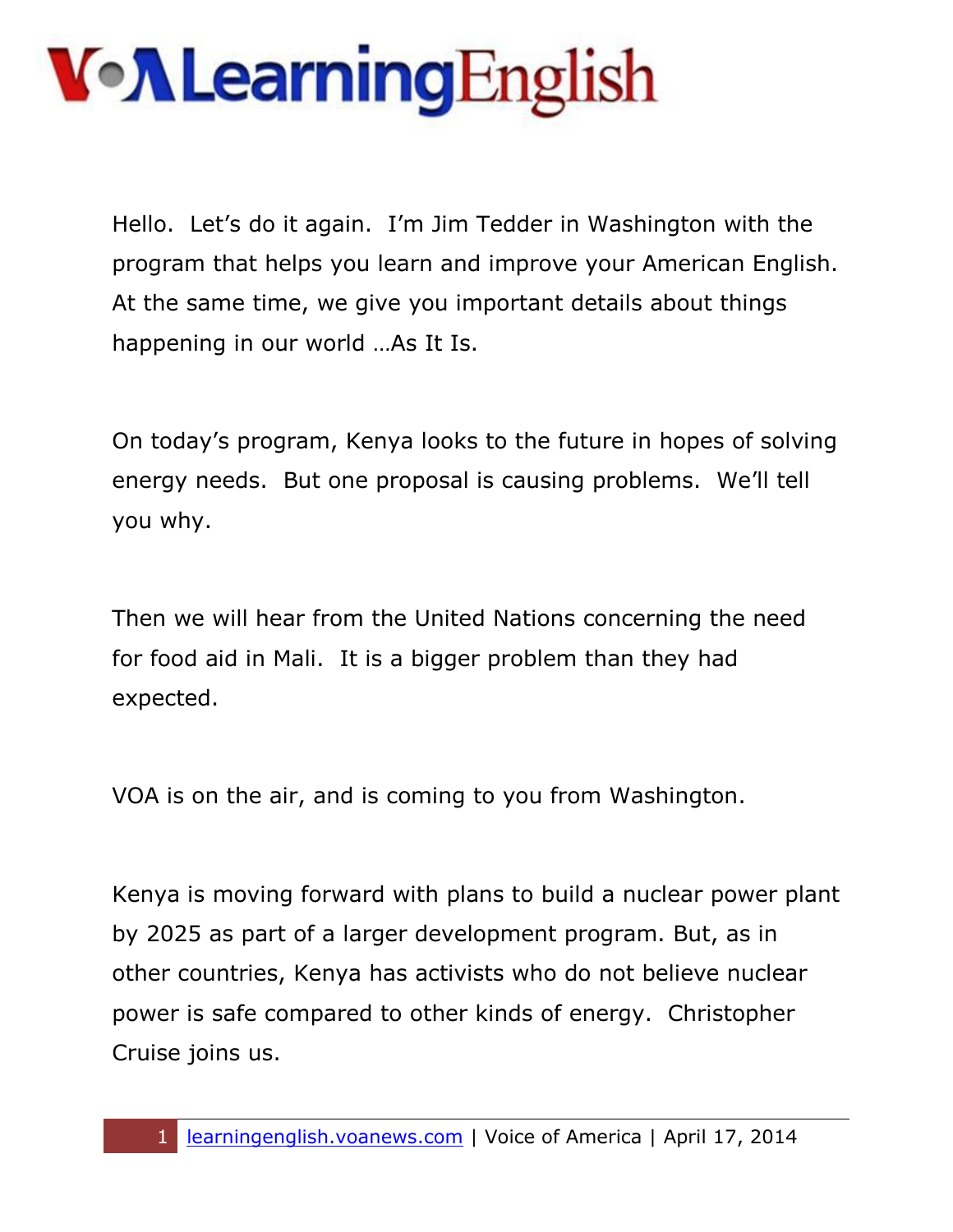At the University of Nairobi, some students are training for the jobs of the future -- at what is expected to be Kenya's first nuclear power center.

The Institute of Nuclear Science and Technology trains 15 students a year to be technicians and engineers. The students will earn a master's degree at the end of their study program.

David Maina is the director of the Institute. He says producing more electricity is important to Kenya's development.

"The kind of things this country is imagining that they want to do require a lot of power. And here we are with only 1,600 megawatts. What can we do? If you compare that to a country like (South) Korea which has 43,000 megawatts, you see we are a tiny consumer compared to those big economies."

About 69 percent of Kenyans live in homes without electricity.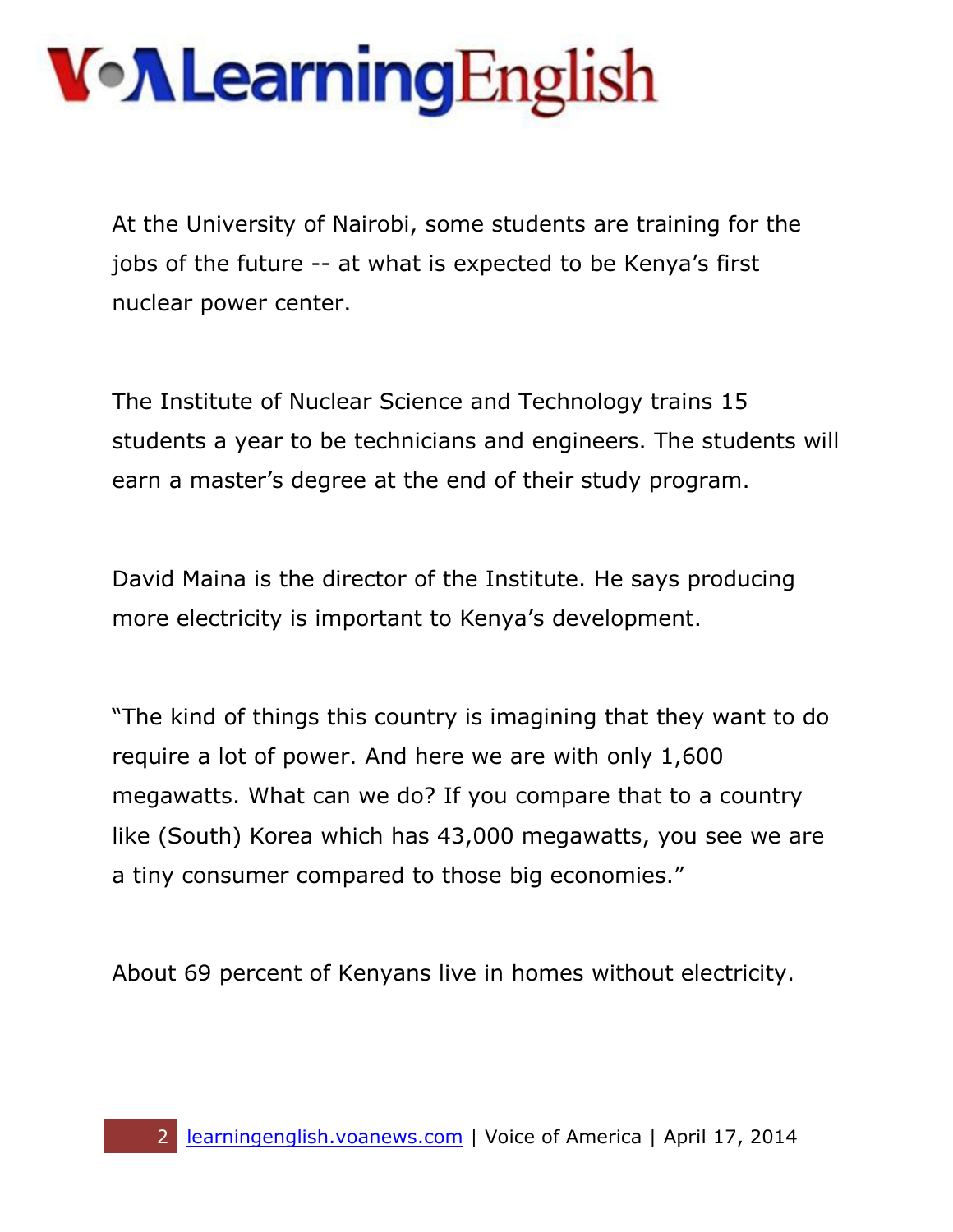One nuclear reactor could produce up to 1,000 megawatts of power for those homes.

At a recent meeting in Nairobi, supporters of the nuclear project talked about whether it could happen. The project would require a major investment of public money, and increased security.

William Ruto is Kenya's Deputy President. He believes nuclear power can change his country for the better.

"Kenya's stated intention of using nuclear energy for electricity generation reflects the sort of thinking which can propel a country from relative mediocrity to the realms of greatness."

Some developed nations have turned away from nuclear power after the disaster at Japan's Fukushima plant in 2011. Germany plans to close all of its nuclear plants by 2022.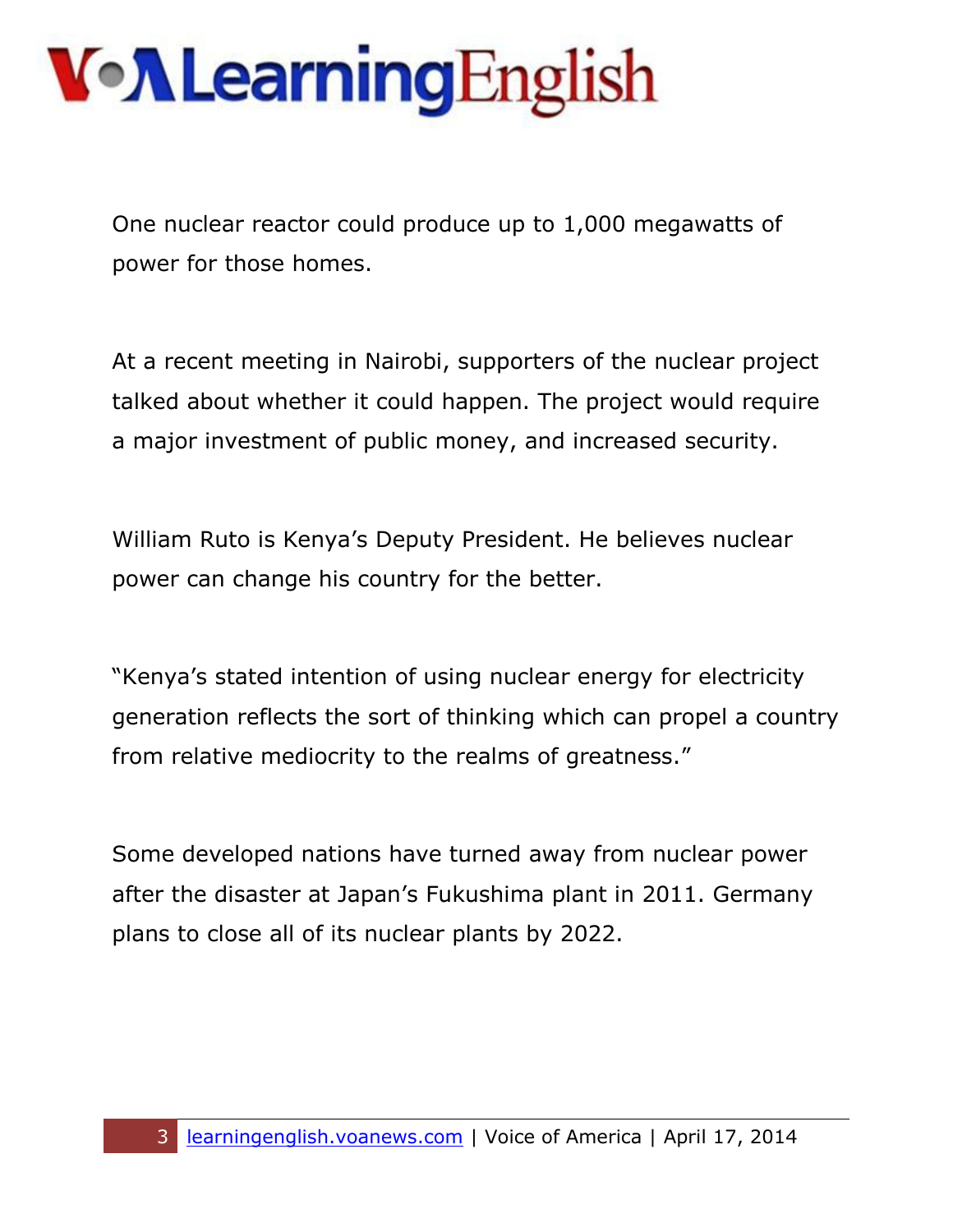Some activists in Kenya fear a nuclear plant could increase the possibility of a Fukushima-like disaster. And they are worried that it could become a target for terrorists.

On the hills near Nairobi, workers are building another power project. When it is finished, the Ngong Hills wind farm will provide about 50 megawatts of power. That is much less than a nuclear plant could generate.

Moses Ole Kinaiya works at the Maasai Integrated Development Initiative. He would like see Kenya build more wind farms.

"Renewable energy I think is more safe because for example as you see the turbines here, they have been planted, they're producing power, it's not, it doesn't have any major health risks, doesn't have any major even security risks because you just have a guard, nobody is necessarily targeting it in term of creating mass destruction."

Kenya is also developing projects using coal and geothermal energy, which makes energy from heat deep in the ground.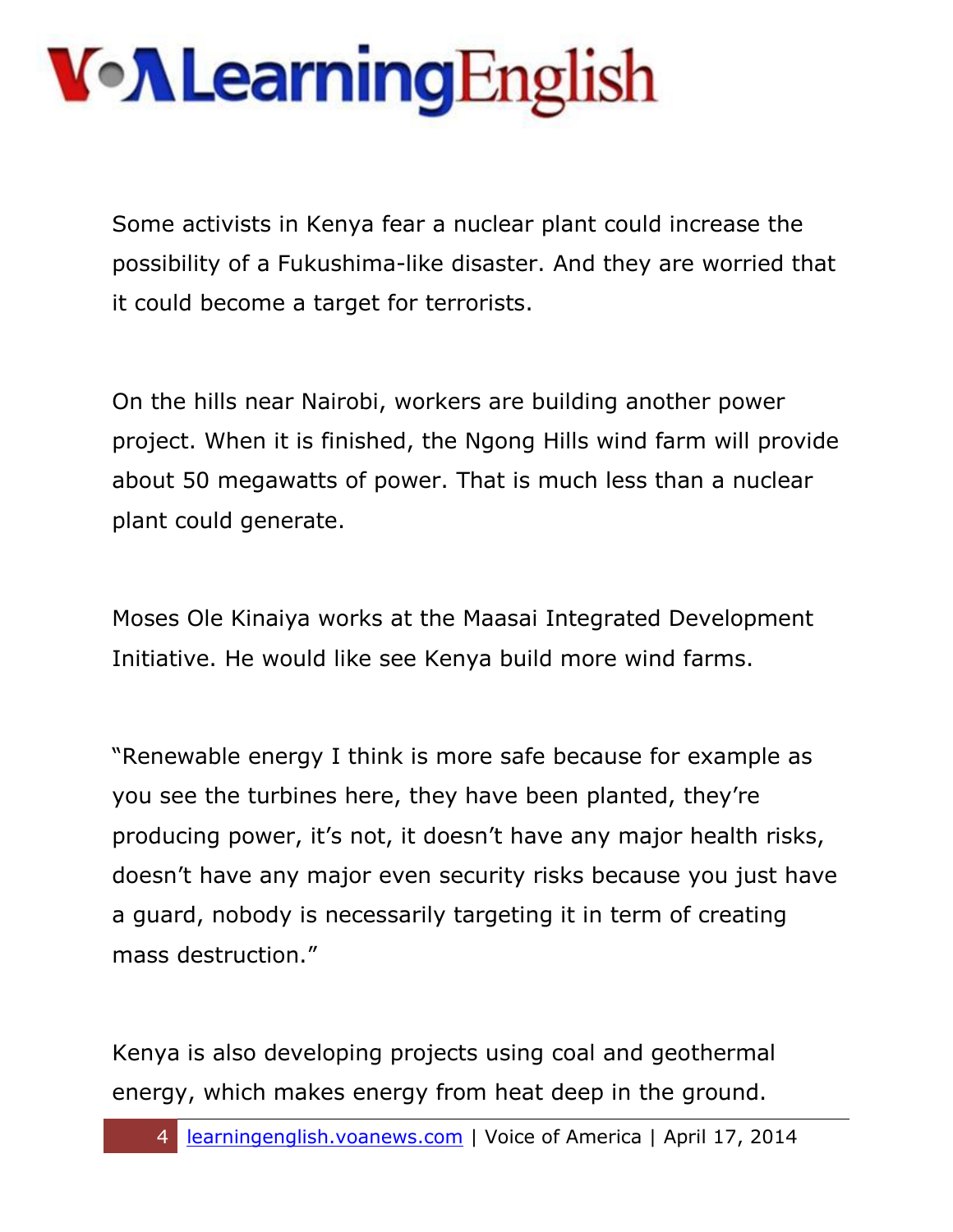While nuclear power may be the most productive source, it is also the most costly. The cost for a single nuclear power station is more than \$4 billion.

I'm Christopher Cruise.

#### **Food Crisis in Mali**

The United Nations says the humanitarian crisis in Mali is getting worse. The agency says by June hundreds of thousands more people may have trouble getting enough food. It says the money being provided for humanitarian assistance in the West African nation is much less than is needed. And it says the problem is getting worse because people who fled the conflict in the country in 2012 and 2013 are now returning.

The United Nations says 1.4 million people in Mali now need food aid. That is an increase from 812,000 last December. The agency fears the number could increase to 1.9 million by June.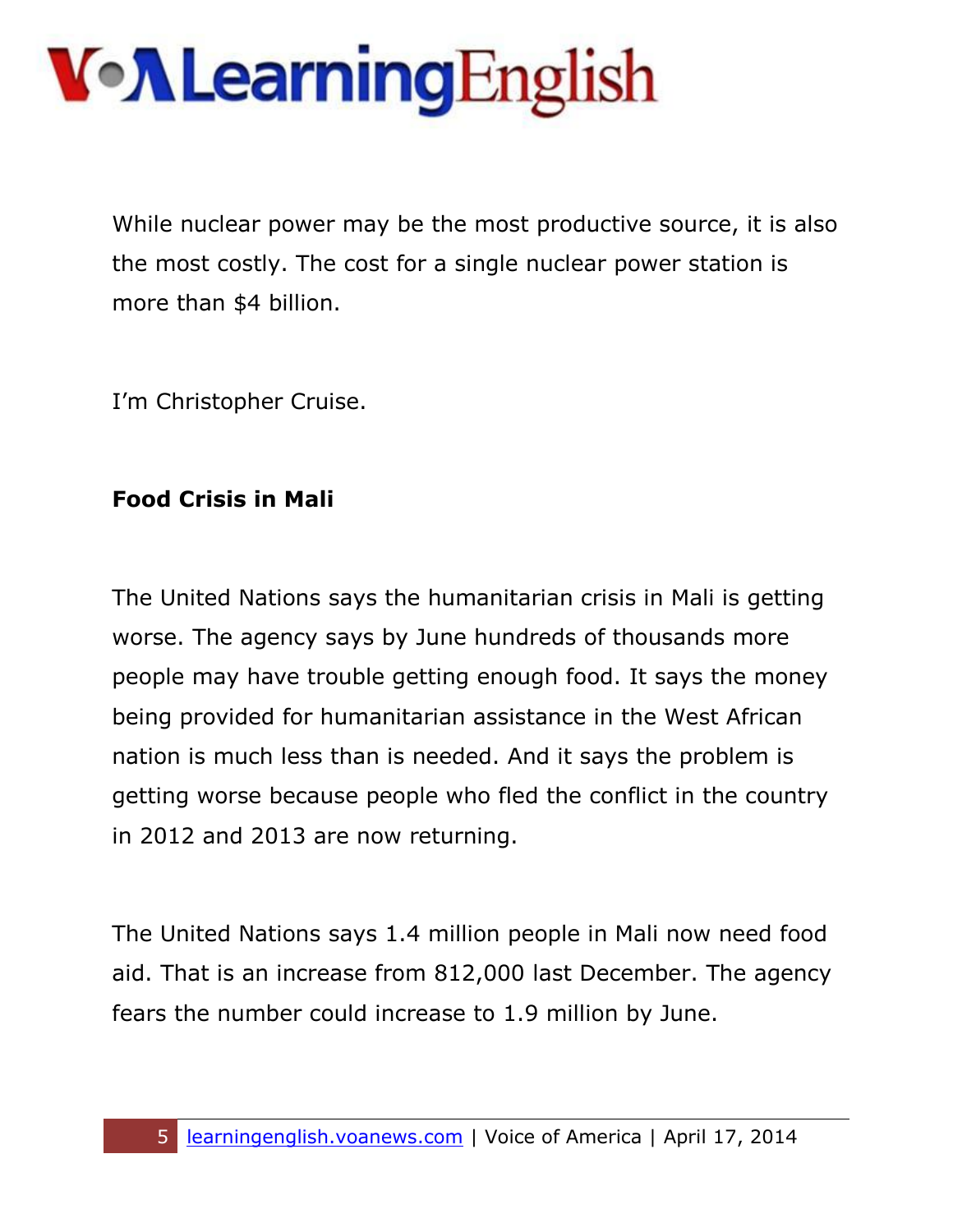Late and unreliable rains last year, added to conflict in the north, meant farmers throughout the country could not grow many crops.

David Gressly is the U.N. humanitarian coordinator for Mali.

"Mali continues to face very important humanitarian challenges in 2014. People have just gone through a very, very difficult time, particularly in the north, with the conflict, with the occupation. People are even more vulnerable than normal because of all of this. We're seeing, in particular, on the food side, continued food insecurity. So we're quite concerned."

Mr. Gressly says about 500,000 children under the age of five in Mali will suffer from moderate to severe malnutrition this year. He says 136,000 children will suffer severe malnourishment. He says there could be an increase in child deaths in Mali if they do not get enough food.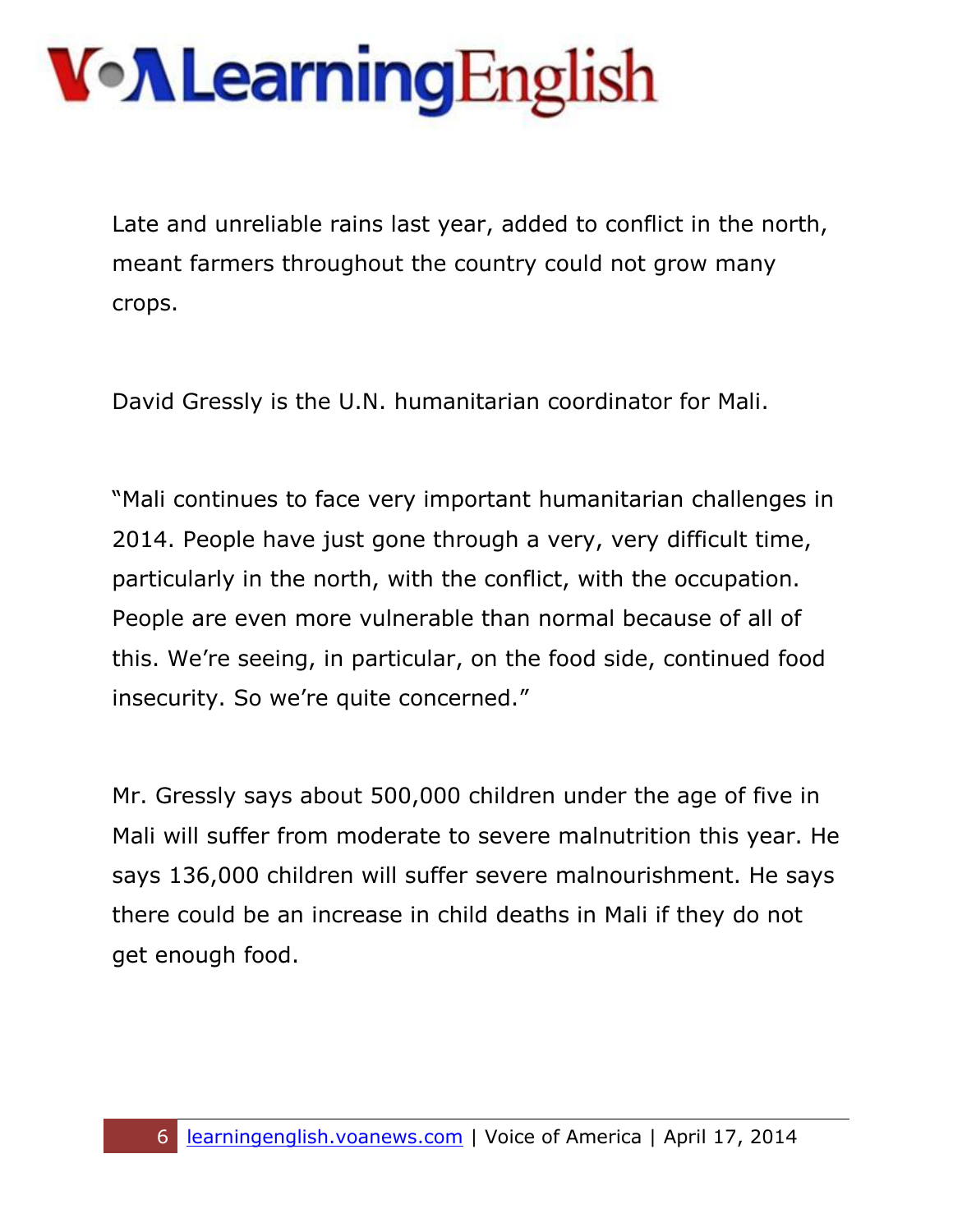He says aid workers are also worried that the food problem will worsen as people displaced by the conflict return, including internally-displaced persons called IDPs.

"We're seeing increasing numbers of refugees coming home. Half the IDPs have come home. That puts an additional burden on local communities as the numbers increase. It will take a while before those who are coming home can also contribute to production. The agricultural campaign is just now starting. So they can start, but we won't see any output from that until the end of the year."

Mr. Gressly said the number of people returning to the country could increase quickly in the next few months, especially if there is progress in peace talks.

The UN says it needs \$568 million for aid efforts in Mali, including food aid, in 2014. By the end of last month, donors had given only about ten percent of that. Mr. Gressly is worried.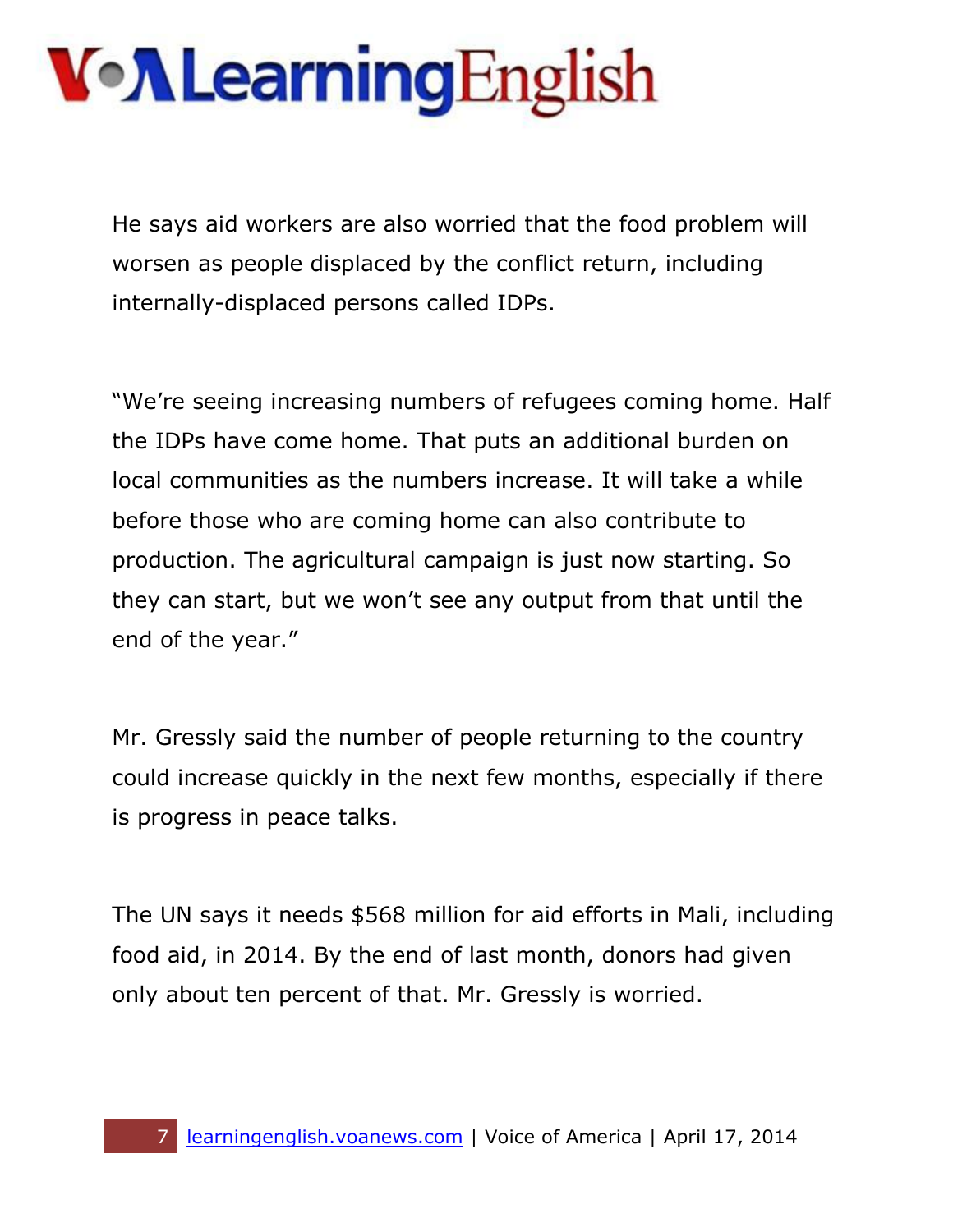"It's unfortunate, but there are many crises around the world right now -- in South Sudan, Central African Republic, Syria, etcetera -- which seem to be drawing the resources that are also needed in places like Mali. And the problem I see with that, not only the humanitarian impact, but if you look at the overall needs of Mali, trying to stabilize after the conflict of 2012, insufficient humanitarian assistance actually has a destabilizing impact as well."

Mr. Gressly says the UN is trying to persuade more countries and organizations to help the people of Mali by showing them there is still a great need.

We have just enough time to give you some Americana …what is happening in the United States. Today more than 3 and a half million people will be in San Antonio, Texas, to enjoy parades, sports, fireworks, dances, artwork, and fun. The festival also remembers those who fought at the Alamo for Texas independence in 1836.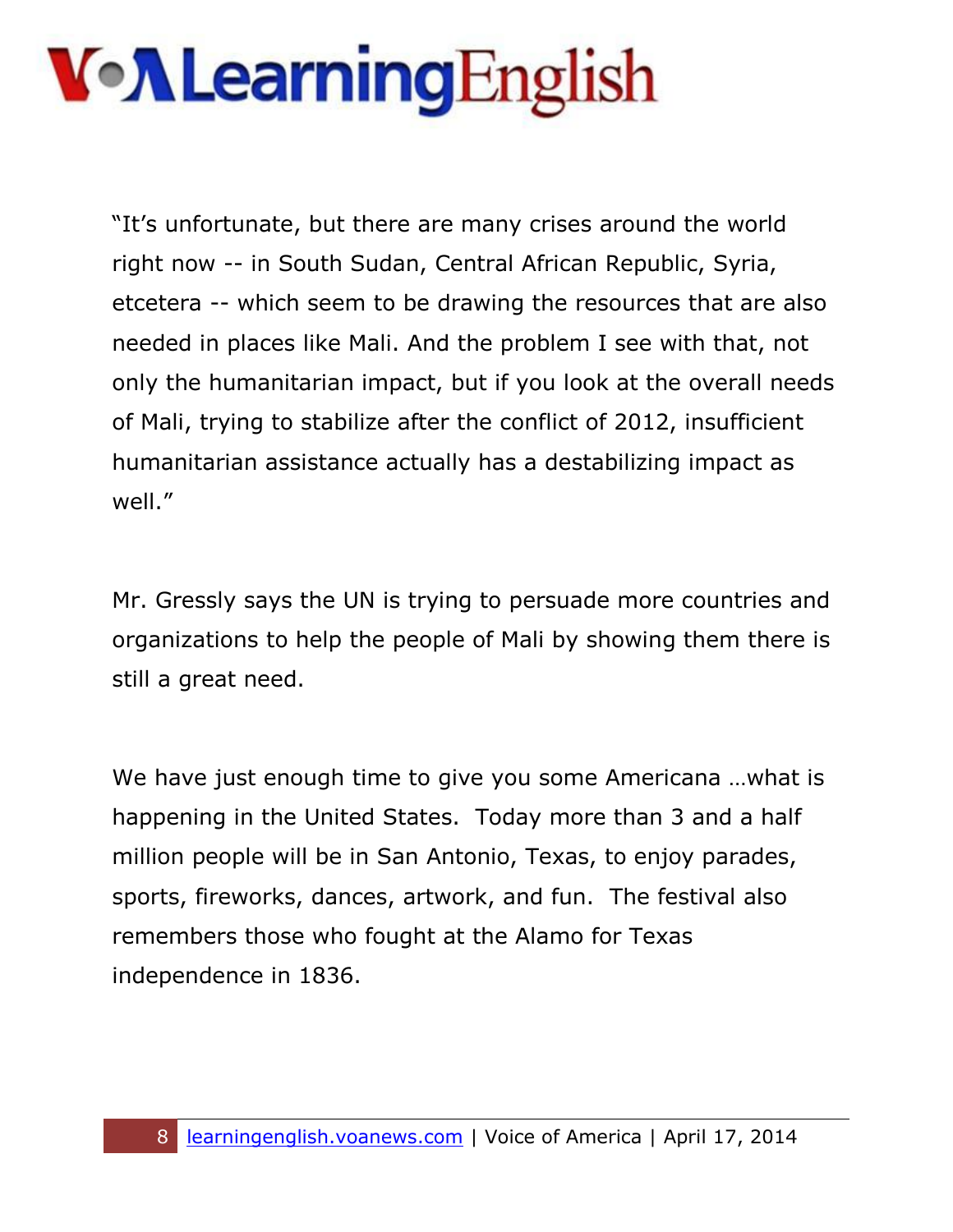#### **VollearningEnglish**

Thank you for spending some time with us today. There is world news at the beginning of the hour. I'm Jim Tedder in Washington. This is VOA.